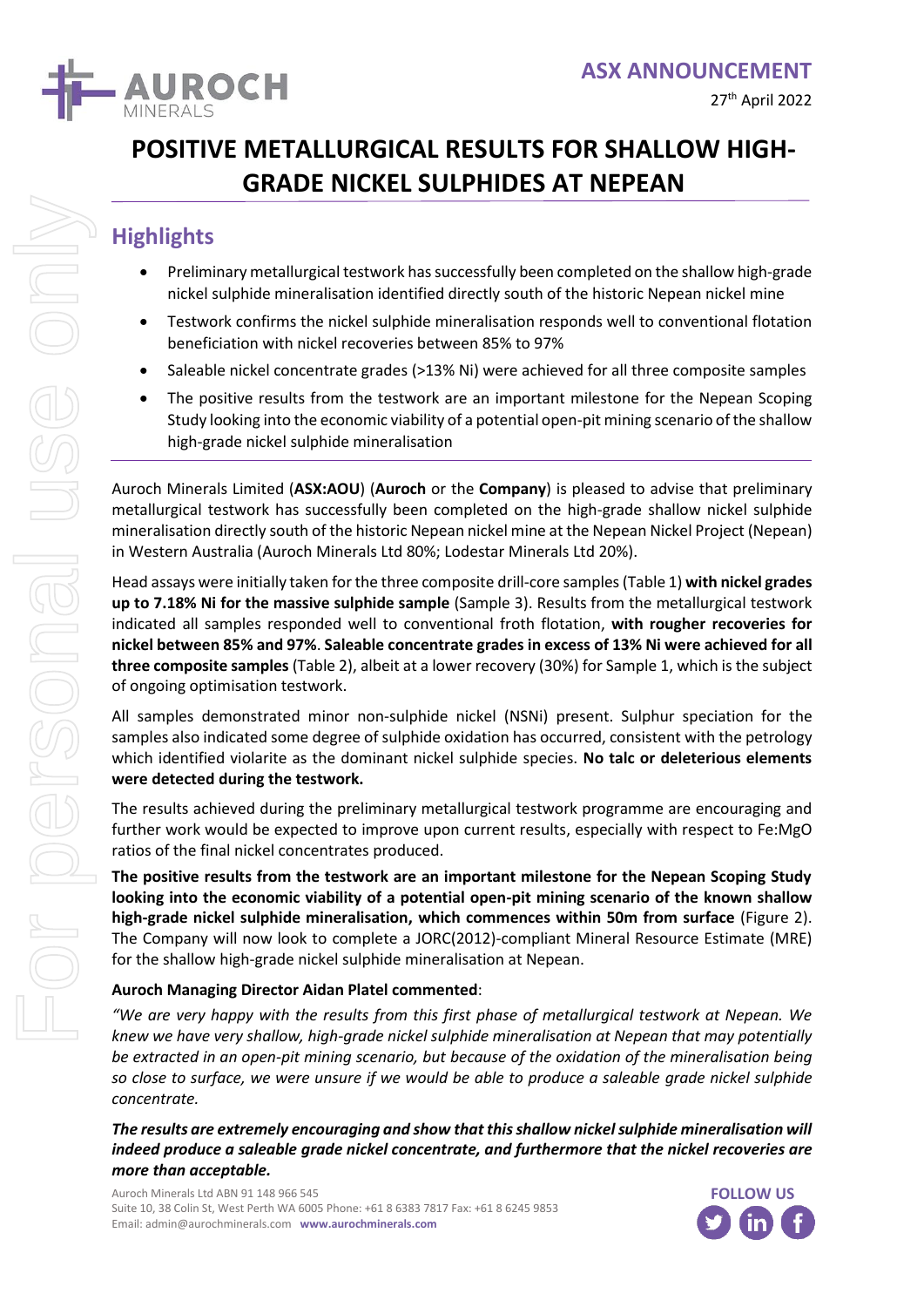

27th April 2022

*As such, the results justify continuing work on the Nepean Scoping Study, and the Company will now commence work on updating the MRE for the shallow portion of the known nickel sulphide mineralisation at Nepean so that we can then begin work on mine designs and optimisation work on potential open-pit mining scenarios."*



**Figure 1 – Nickel concentrate (>13% Ni) produced during testwork on the high-grade massive nickel sulphides from Sample 3 (source: internal report from Strategic Metallurgy)**

| <b>HOLE ID</b> | <b>Mineralisation</b>      | Ni%  | <b>NSNi</b><br>ppm | Co%  | Cu <sub>%</sub> | Fe %  | S <sub>%</sub> | MgO % |
|----------------|----------------------------|------|--------------------|------|-----------------|-------|----------------|-------|
| Sample 1       | Disseminated<br>and Matrix | 1.21 | 1,050              | 0.02 | 0.10            | 9.28  | 1.93           | 34.80 |
| Sample 2       | Matrix                     | 2.22 | 1,570              | 0.03 | 0.09            | 8.64  | 3.98           | 31.80 |
| Sample 3       | Massive                    | 7.18 | 5,390              | 0.10 | 0.42            | 14.50 | 14.70          | 19.50 |

**Table 1 – Head assay results for the three composite drill-core samples from Nepean**

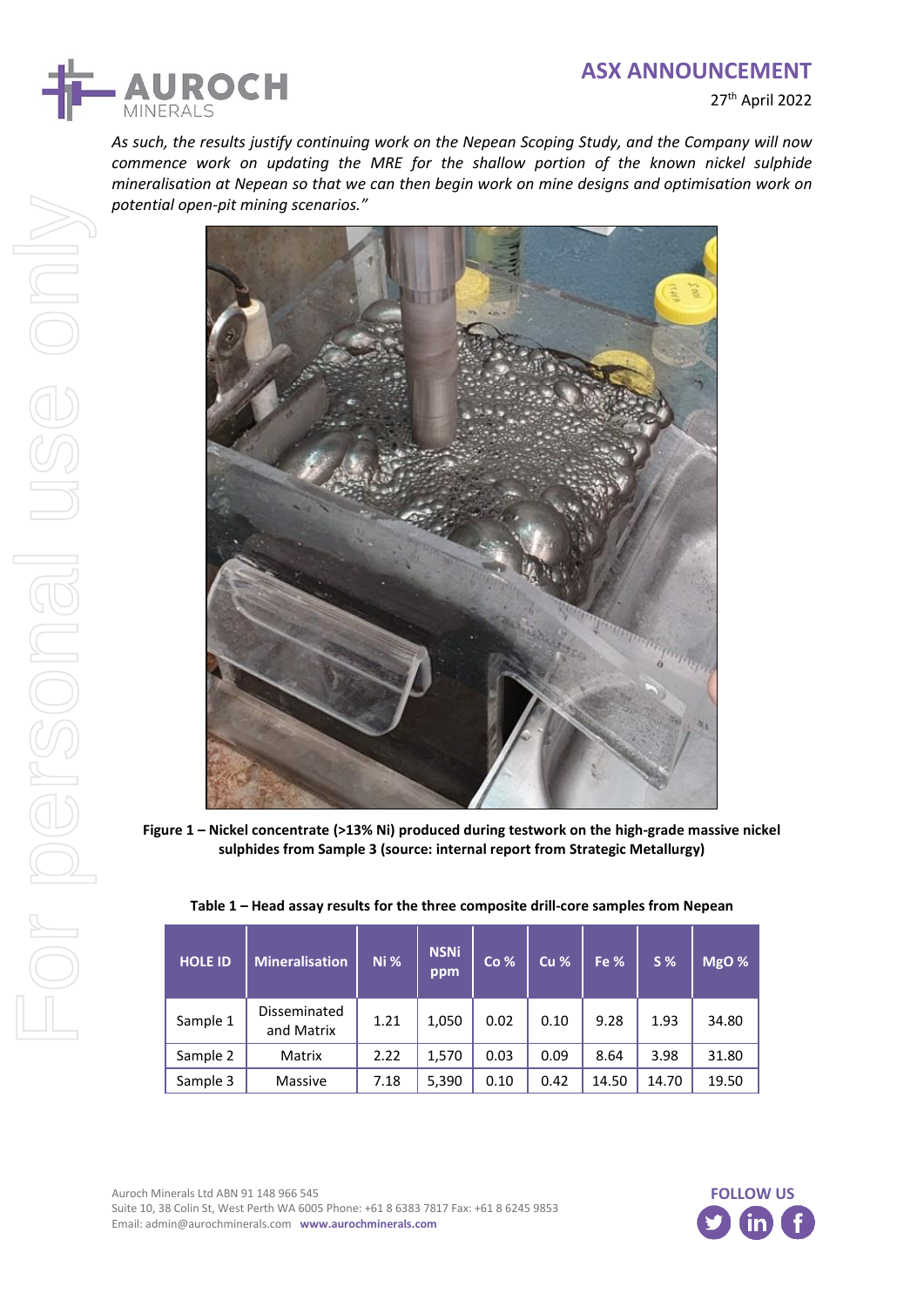

27th April 2022

#### **Table 2 – Optimised metallurgical testwork results (best recovery to saleable concentrate grade achieved todate) for each of the three composite samples from the Nepean Nickel Project**

|         | Sample 1             |              | Sample 2 |                      | Sample 3     |        |                      |              |        |
|---------|----------------------|--------------|----------|----------------------|--------------|--------|----------------------|--------------|--------|
|         | <b>Recovery</b><br>% | Grade<br>Ni% | Fe:MgO   | <b>Recovery</b><br>% | Grade<br>Ni% | Fe:MgO | <b>Recovery</b><br>% | Grade<br>Ni% | Fe:MgO |
| Rougher | 84.5                 | 4.0          | 0.5      | 85.9                 | 6.9          | 0.7    | 94.5                 | 13.9         | 3.0    |
| Cleaner | 30.0                 | 13.3         | 2.8      | 75.6                 | 13.0         | 2.1    | 83.4                 | 15.5         | 5.1    |

*\*Further optimisation testwork ongoing for Sample 1*



**Figure 2 – Map showing the extent of the shallow high-grade nickel sulphide mineralisation in relation to the historic Nepean nickel mine and selected drilling results <sup>1</sup>**

This announcement has been authorised by the Board of Directors of the Company.

**-END-**

<sup>1</sup> Refer to 31 March 2021 ASX Announcement - [NEW HIGH-GRADE NICKEL SULPHIDE DRILL INTERCEPTS AT NEPEAN.](https://cdn-api.markitdigital.com/apiman-gateway/ASX/asx-research/1.0/file/2924-02359188-6A1026809?access_token=83ff96335c2d45a094df02a206a39ff4)

Auroch Minerals Ltd ABN 91 148 966 545

Suite 10, 38 Colin St, West Perth WA 6005 Phone: +61 8 6383 7817 Fax: +61 8 6245 9853 Email: admin@aurochminerals.com **www.aurochminerals.com**

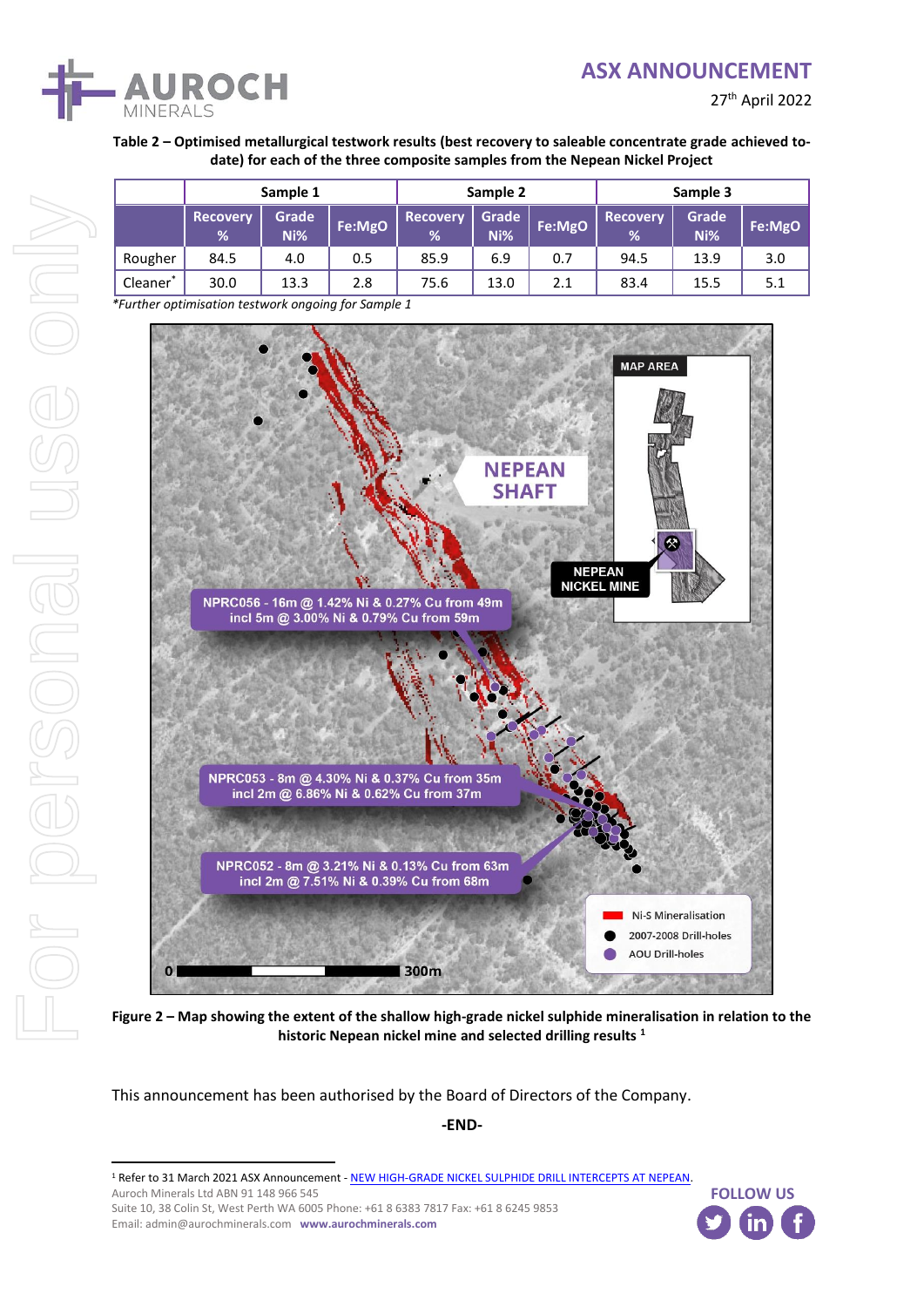

27th April 2022

For further information visi[t www.aurochminerals.com](http://www.aurochminerals.com/) or contact:

Aidan Platel **Managing Director** E: aplatel@aurochminerals.com

#### **Competent Persons Statement**

*The information in this report that relates to Exploration Results is based on and fairly represents information compiled by Mr Matthew McCarthy BSc (Hons), a Competent Person, who is a Member of the Australian Institute of Geoscientists. Mr McCarthy is the Company's Senior Geological Officer and has sufficient experience that is relevant to the style of mineralisation and type of deposit under consideration and to the activity being undertaken to qualify as a Competent Person as defined in the 2012 Edition of the Australasian Code for Reporting of Exploration Results, Mineral Resources and Ore Reserves. Mr McCarthy consents to the inclusion in the announcement of the matters based on his information in the form and context in which it appears.*

*The information in this release that relates to Metallurgical Results and Interpretations is based on information compiled by Nick Vines, Executive Director at Strategic Metallurgy Pty Ltd. Mr Vines is a Member of the Australasian Institute of Mining and Metallurgy (AusIMM) and has sufficient experience which is relevant to the metallurgical test work on the style of mineralisation and type of deposit under consideration and to the activity which he is undertaking to qualify as a Competent Person as defined in the 2012 Edition of the 'Australasian Code for Reporting of Exploration Results, Mineral Resources and Ore Reserves'. Mr Vines consents to the inclusion in the release of the matters based on this information in the form and context in which it appears.*

#### **Forward-Looking Statements**

*This document may include forward-looking statements. Forward-looking statements include, but are not limited to, statements concerning Auroch Minerals Limited's planned exploration programmes and other statements that are not historical facts. When used in this document, the words such as "could," "plan," "estimate," "expect," "intend," "may", "potential", "should," and similar expressions are forward-looking statements. Although Auroch Minerals Limited believes that its expectations reflected in these forward-looking statements are reasonable, such statements involve risks and uncertainties and no assurance can be given that actual results will be consistent with these forward-looking statements.*

# JORC Code, 2012 Edition, Table 1 (Nepean)

## Section 1: Sampling Techniques and Data

| <b>CRITERIA</b>               | <b>EXPLANATION</b>                                                                                                                                                                                                                                                                                                                                                                                                                                                                                                                                                                                                                                                                                                                                                                                                                                                                                                                                                                                              | <b>COMMENTARY</b>                                                                                                                                                                                                                                                                                                                                                                                                                                                                                                                                                                                                                                                                                                                                                                                                                                                                                   |
|-------------------------------|-----------------------------------------------------------------------------------------------------------------------------------------------------------------------------------------------------------------------------------------------------------------------------------------------------------------------------------------------------------------------------------------------------------------------------------------------------------------------------------------------------------------------------------------------------------------------------------------------------------------------------------------------------------------------------------------------------------------------------------------------------------------------------------------------------------------------------------------------------------------------------------------------------------------------------------------------------------------------------------------------------------------|-----------------------------------------------------------------------------------------------------------------------------------------------------------------------------------------------------------------------------------------------------------------------------------------------------------------------------------------------------------------------------------------------------------------------------------------------------------------------------------------------------------------------------------------------------------------------------------------------------------------------------------------------------------------------------------------------------------------------------------------------------------------------------------------------------------------------------------------------------------------------------------------------------|
| <b>Sampling</b><br>techniques | Nature and quality of sampling (eg cut<br>channels, random chips, or specific<br>specialised industry standard<br>measurement tools appropriate to the<br>minerals under investigation, such as down<br>hole gamma sondes, or handheld XRF<br>instruments, etc). These examples should<br>not be taken as limiting the broad meaning<br>of sampling.<br>Include reference to measures taken to<br>٠<br>ensure sample representivity and the<br>appropriate calibration of any<br>measurement tools or systems used.<br>Aspects of the determination of<br>٠<br>mineralisation that are Material to the<br>Public Report. In cases where 'industry<br>standard' work has been done this would<br>be relatively simple (eg 'reverse circulation<br>drilling was used to obtain 1m samples<br>from which 3kg was pulverised to produce<br>a 30g charge for fire assay'). In other cases<br>more explanation may be required, such as<br>where there is coarse gold that has<br>inherent sampling problems. Unusual | <b>Drilling</b><br>Auroch Minerals Limited:<br>Nickel mineralisation at Nepean has been<br>sampled from the following drilling<br>techniques:<br>Diamond Core - half core samples with a<br>$\bullet$<br>maximum of 1.2m and minimum 0.2m<br>length.<br>RC drilling - 1m samples of pulverised<br>$\bullet$<br>chips, approximately 3kg's is collected in<br>individual calico bags<br>Air Core drilling creates single metre<br>$\bullet$<br>sample of drill chips; however samples are<br>composited every 3 metres, with the end<br>of hole sample consisting of a 1m sample.<br><b>Metallurgy Testwork</b><br><b>Auroch Minerals Limited:</b><br>Metallurgical samples were crushed to -<br>$\bullet$<br>3.35mm and split into 1kg sub-samples for<br>flotation testwork<br>The testwork utilised depression of<br>$\bullet$<br>magnesium silicates to selectively float<br>nickel concentrates |

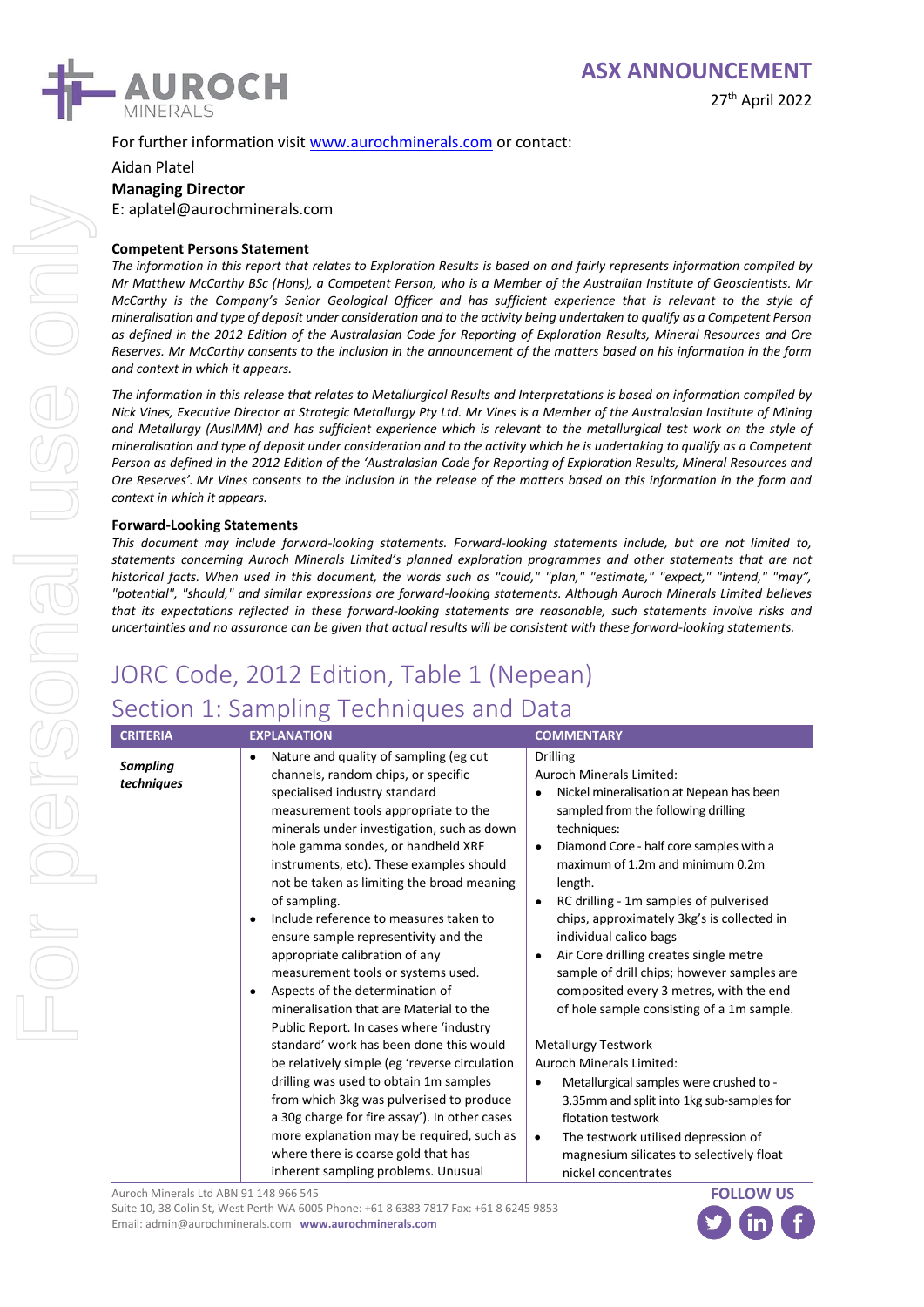

|  | AUROCH<br><b>MINERALS</b> |
|--|---------------------------|
|--|---------------------------|

|                | commodities or mineralisation types (eg<br>submarine nodules) may warrant<br>disclosure of detailed information. | The flotation regime utilised common<br>$\bullet$<br>flotation reagents, similar to that used in<br>Kambalda |
|----------------|------------------------------------------------------------------------------------------------------------------|--------------------------------------------------------------------------------------------------------------|
| JOU            |                                                                                                                  | Air Magnetic Survey:                                                                                         |
|                |                                                                                                                  | Contractor: UTS                                                                                              |
|                |                                                                                                                  | Client: St Francis Mining Ltd                                                                                |
|                |                                                                                                                  | Year: 1996                                                                                                   |
|                |                                                                                                                  | Aircraft: Fletcher                                                                                           |
|                |                                                                                                                  | Instrumentation: Caesium Vapour                                                                              |
|                |                                                                                                                  | Sample Interval: ~5m                                                                                         |
|                |                                                                                                                  | Flight Line Spacing: 50 and 100m                                                                             |
|                |                                                                                                                  | Flight Line Direction: 068°-248°, 158°-338°,<br>090°-270°                                                    |
|                |                                                                                                                  | Tie Line Spacing: 500m and 1000m                                                                             |
|                |                                                                                                                  | Mean Terrain Clearance: 25m                                                                                  |
|                |                                                                                                                  | Navigation: Differential GPS                                                                                 |
|                |                                                                                                                  | <b>IP Parameters</b>                                                                                         |
|                |                                                                                                                  | <b>Contractor: Vortex Geophysics</b>                                                                         |
|                |                                                                                                                  | Receiver: 1-2x GDD 16 channel IP Receiver                                                                    |
|                |                                                                                                                  | Transmitter: Vortex VIP-30 transmitter system<br>rated at 1500V, 30A and 15KVA                               |
|                |                                                                                                                  | Configuration: Dipole-Dipole                                                                                 |
|                |                                                                                                                  | Line Spacing: 200m                                                                                           |
|                |                                                                                                                  | Dipole spacing: 100m                                                                                         |
|                |                                                                                                                  | Domain/Cycle: Time domain - 2 seconds or                                                                     |
| $  \bigcirc  $ |                                                                                                                  | $0.125$ Hz                                                                                                   |
|                |                                                                                                                  | <b>DHEM Parameters:</b>                                                                                      |
|                |                                                                                                                  | Contractor:<br><b>SGC Niche Acquisition</b>                                                                  |
|                |                                                                                                                  | Configuration:<br>Down-hole EM (DHEM)                                                                        |
|                |                                                                                                                  | Tx Loop size:<br>300x300m to 350x450m,                                                                       |
|                |                                                                                                                  | single turn                                                                                                  |
|                |                                                                                                                  | TTX2<br>Transmitter:                                                                                         |
|                |                                                                                                                  | Receiver:<br>Smartem24                                                                                       |
|                |                                                                                                                  | Sensor:<br>DigiAtlantis                                                                                      |
|                |                                                                                                                  | 2m to 10 m<br>Station spacing:                                                                               |
|                |                                                                                                                  | $0.5$ Hz<br>Tx Freq:                                                                                         |
|                |                                                                                                                  | Duty cycle:<br>50%                                                                                           |
|                |                                                                                                                  | Current:<br>~68-75 Amp<br>Stacks:<br>64                                                                      |
|                |                                                                                                                  | Readings:<br>2-3 repeatable readings                                                                         |
|                |                                                                                                                  | per station                                                                                                  |
|                |                                                                                                                  | • A Moving Loop Transient Electromagnetic<br>(MLTEM) ground survey was completed at                          |
|                |                                                                                                                  | the Nepean extended mine                                                                                     |
|                |                                                                                                                  | corridor/sequence. The MLTEM survey                                                                          |
|                |                                                                                                                  | commenced late April 2021 and was                                                                            |
|                |                                                                                                                  | completed late June 2021.                                                                                    |
|                |                                                                                                                  | MLTEM configuration:                                                                                         |
|                |                                                                                                                  | • NORDICem24 receiver                                                                                        |
|                |                                                                                                                  | • CSIRO LANDTEM HT SQUID B-field sensor                                                                      |
|                |                                                                                                                  | • ORE_HPTX transmitter                                                                                       |
|                |                                                                                                                  |                                                                                                              |

**CRITERIA EXPLANATION COMMENTARY**

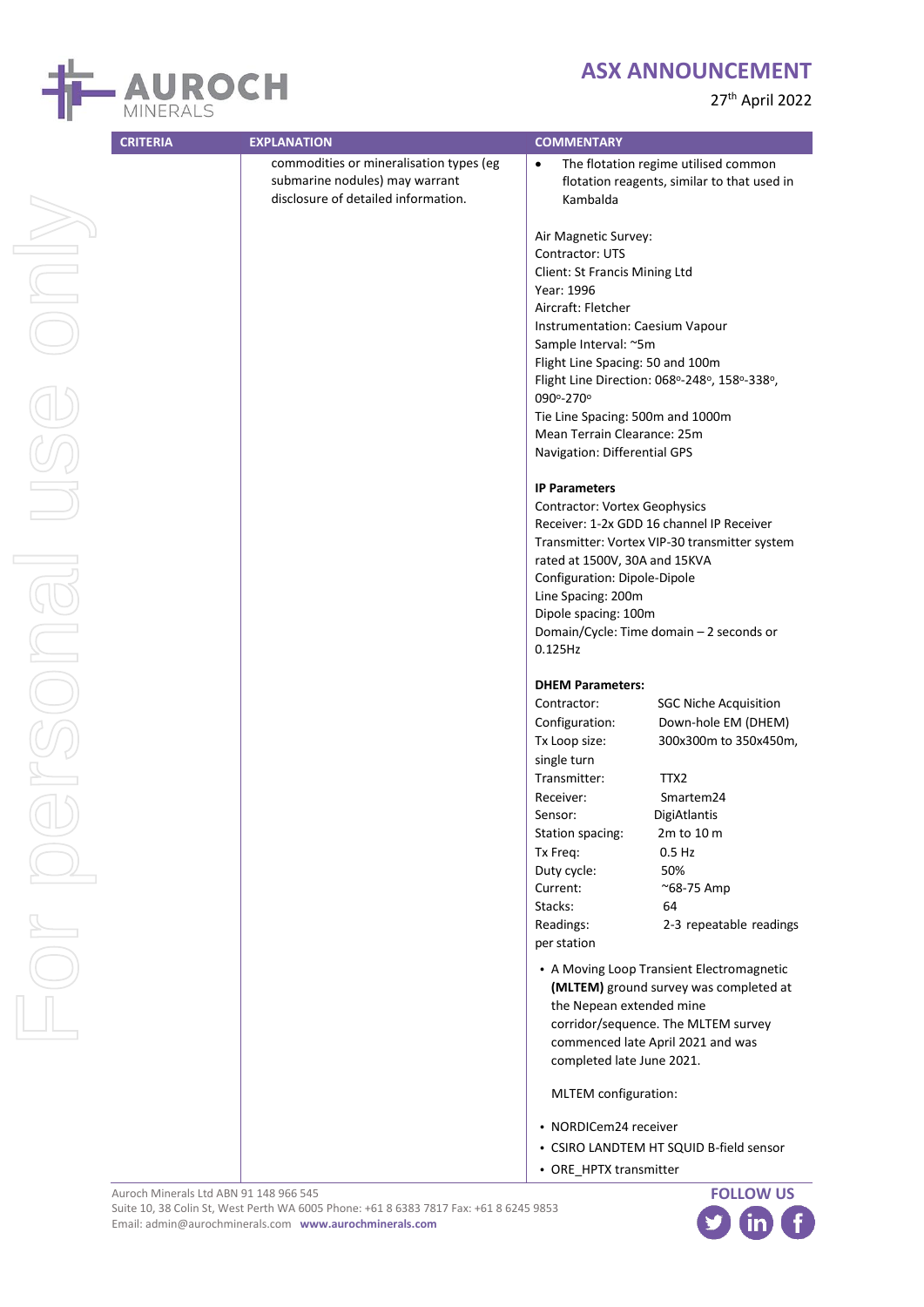



|               | <b>CRITERIA</b>                 |                                                                                                                                                                                                                                                                                                                                                                                              |                                                                                                                                                                                                                                                                                                                                                                                                                                                                                                                                                                                                                    |
|---------------|---------------------------------|----------------------------------------------------------------------------------------------------------------------------------------------------------------------------------------------------------------------------------------------------------------------------------------------------------------------------------------------------------------------------------------------|--------------------------------------------------------------------------------------------------------------------------------------------------------------------------------------------------------------------------------------------------------------------------------------------------------------------------------------------------------------------------------------------------------------------------------------------------------------------------------------------------------------------------------------------------------------------------------------------------------------------|
| <b>SURITY</b> |                                 | <b>EXPLANATION</b>                                                                                                                                                                                                                                                                                                                                                                           | <b>COMMENTARY</b><br>$\cdot$ Loop size - 200x200m<br>• 200m line spacing<br>• 100m station spacing<br>• Sensor offset - slingram, 200m east of loop<br>centre<br>• 0.5Hz base frequency<br>• 200A current<br>• ~1msec ramp time<br>• Multiple readings at 64 stacks<br>MLTEM surveys are an industry standard<br>practice for definition of bedrock conductors<br>representing potential mineralised<br>massive<br>sulphide bodies.<br>Source: 22,500lb Vibroseis Vehicle<br>Line Length: ~6km<br>Total Number of Channels: 1211x2 (2422)<br>Active Receiver Spread (min): 600<br>Full Receiver Spread (max): 1200 |
| <b>PIUIC</b>  | <b>Drilling techniques</b>      | Drill type (eg core, reverse circulation,<br>$\bullet$                                                                                                                                                                                                                                                                                                                                       | Receiver Spacing: 5m<br>Receiver X-line Spacing: 30m<br>Total Number of Source Points: 1209<br>Source Point Spacing: 5m<br>Source Skid (distance from each line): 15m<br>Nominal Fold: 300<br>Max Offset: +/- 1500m<br>Diamond Core (DD) drilling is oriented and<br>$\bullet$                                                                                                                                                                                                                                                                                                                                     |
|               |                                 | open-hole hammer, rotary air blast, auger,<br>Bangka, sonic, etc) and details (eg core<br>diameter, triple or standard tube, depth of<br>diamond tails, face-sampling bit or other<br>type, whether core is oriented and if so, by<br>what method, etc).                                                                                                                                     | retrieved via double or triple tube methods.                                                                                                                                                                                                                                                                                                                                                                                                                                                                                                                                                                       |
|               | <b>Drill sample</b><br>recovery | Method of recording and assessing core<br>٠<br>and chip sample recoveries and results<br>assessed.<br>Measures taken to maximise sample<br>recovery and ensure representative nature<br>of the samples.<br>Whether a relationship exists between<br>٠<br>sample recovery and grade and whether<br>sample bias may have occurred due to<br>preferential loss/gain of fine/coarse<br>material. | $\bullet$<br>DD core recovery is measured and<br>recorded by Auroch staff and contractors.<br>No relationship between sample recovery<br>$\bullet$<br>and grade has been yet observed and no<br>sample bias is believed to have occurred.                                                                                                                                                                                                                                                                                                                                                                          |
|               | Logging                         | Whether core and chip samples have been<br>$\bullet$<br>geologically and geotechnically logged to a<br>level of detail to support appropriate<br>Mineral Resource estimation, mining<br>studies and metallurgical studies.<br>Whether logging is qualitative or<br>٠<br>quantitative in nature. Core (or costean,<br>channel, etc) photography.<br>The total length and percentage of the    | Auroch Minerals Limited:<br>Drill core is lithologically and structurally<br>$\bullet$<br>logged by Geologists in the field.<br>Drill chips are lithologically logged by<br>$\bullet$<br>Geologists in the field<br>Logging is qualitative, recording rock type<br>$\bullet$<br>and mineral abundance<br>Logging of RC & AC chips is conducted on<br>٠<br>a 1 metre sample size.                                                                                                                                                                                                                                   |

Suite 10, 38 Colin St, West Perth WA 6005 Phone: +61 8 6383 7817 Fax: +61 8 6245 9853 Email: admin@aurochminerals.com **www.aurochminerals.com**

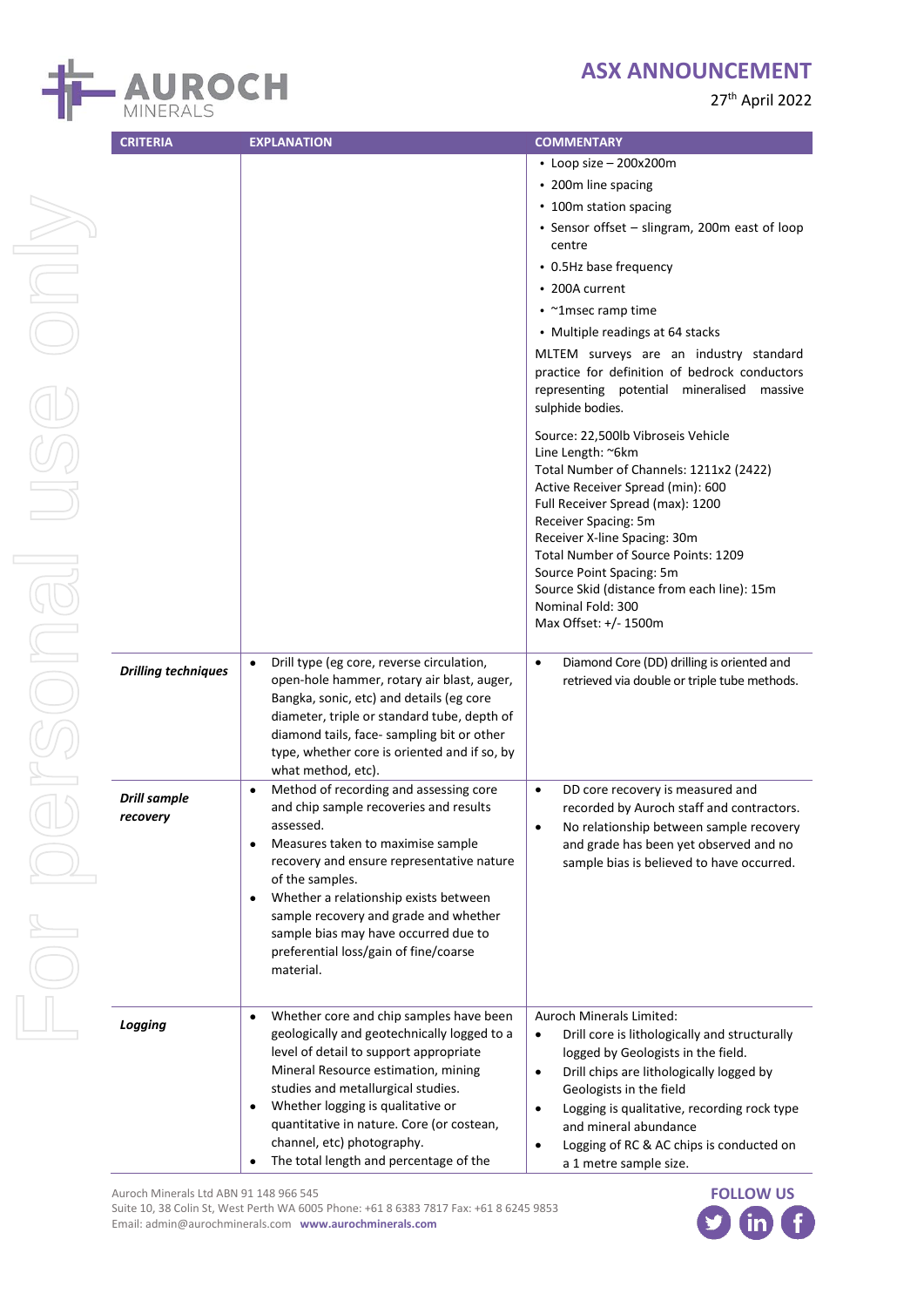

| <b>CRITERIA</b>                                         | <b>EXPLANATION</b>                                                                                                                                                                                                                                                                                                                                                                                                                                                                                                                                                                                                                                                                                                                                                          | <b>COMMENTARY</b>                                                                                                                                                                                                                                                                                                                                                                                                                                                                                                                                                                                                                                                                                                                                                                                                                                                                                                                                                                                                                                                                                                                                                                                                                                                                                                                                                      |
|---------------------------------------------------------|-----------------------------------------------------------------------------------------------------------------------------------------------------------------------------------------------------------------------------------------------------------------------------------------------------------------------------------------------------------------------------------------------------------------------------------------------------------------------------------------------------------------------------------------------------------------------------------------------------------------------------------------------------------------------------------------------------------------------------------------------------------------------------|------------------------------------------------------------------------------------------------------------------------------------------------------------------------------------------------------------------------------------------------------------------------------------------------------------------------------------------------------------------------------------------------------------------------------------------------------------------------------------------------------------------------------------------------------------------------------------------------------------------------------------------------------------------------------------------------------------------------------------------------------------------------------------------------------------------------------------------------------------------------------------------------------------------------------------------------------------------------------------------------------------------------------------------------------------------------------------------------------------------------------------------------------------------------------------------------------------------------------------------------------------------------------------------------------------------------------------------------------------------------|
|                                                         | relevant intersections logged.                                                                                                                                                                                                                                                                                                                                                                                                                                                                                                                                                                                                                                                                                                                                              | Logging of DD core is conducted on<br>lithological boundaries.<br>Historic:<br>Geological logging data collected to date is<br>sufficiently detailed. At this stage detailed<br>geotechnical logging is not required.<br>Geological logging is intrinsically<br>qualitative.<br>Historic drill holes were geologically logged<br>by previous operators and these data are<br>available to Auroch Minerals.                                                                                                                                                                                                                                                                                                                                                                                                                                                                                                                                                                                                                                                                                                                                                                                                                                                                                                                                                             |
| Sub-sampling<br>techniques and<br>sample<br>preparation | If core, whether cut or sawn and whether<br>$\bullet$<br>quarter, half or all core taken.<br>If non-core, whether riffled, tube sampled,<br>$\bullet$<br>rotary split, etc and whether sampled wet<br>or dry.<br>For all sample types, the nature, quality<br>$\bullet$<br>and appropriateness of the sample<br>preparation technique.<br>Quality control procedures adopted for all<br>$\bullet$<br>sub-sampling stages to maximise<br>representivity of samples.<br>Measures taken to ensure that the<br>$\bullet$<br>sampling is representative of the in situ<br>material collected, including for instance<br>results for field duplicate/second-half<br>sampling.<br>Whether sample sizes are appropriate to<br>٠<br>the grain size of the material being<br>sampled. | <b>Auroch Minerals Limited:</b><br>Diamond core is sawn in half with half used<br>$\bullet$<br>for sampling and the other half retained<br>for future reference.<br>1m RC percussion, sample is split via a<br>$\bullet$<br>cyclone and cone splitter attached to the<br>drill rig to produce a bagged 3kg sample.<br>Certified reference material and blank<br>$\bullet$<br>material are inserted every 20 samples as<br>per company QAQC procedure for both DD<br>& RC.<br>Field duplicates collected from the Cyclone<br>and cone splitter are inserted every 60<br>samples<br>No further sub sampling has been<br>$\bullet$<br>conducted<br>3m AC sample composites are scooped<br>$\bullet$<br>from sample piles to create a 3kg bagged<br>sample.<br>Certified reference material are inserted<br>every 30 samples as per the company Air<br>Core QAQC procedure.<br>Historic:<br>1m RC percussion, maximum 1m length<br>core samples, or as close as reasonable<br>within geological boundaries, are<br>considered appropriate for the style of<br>mineralisation being targeted.<br>Historic drill holes were logged at level of<br>$\bullet$<br>detail to ensure sufficient geological<br>understanding to allow representative<br>selection of sample intervals.<br>Sampling QAQC measures taken by<br>$\bullet$<br>previous operators not fully documented. |



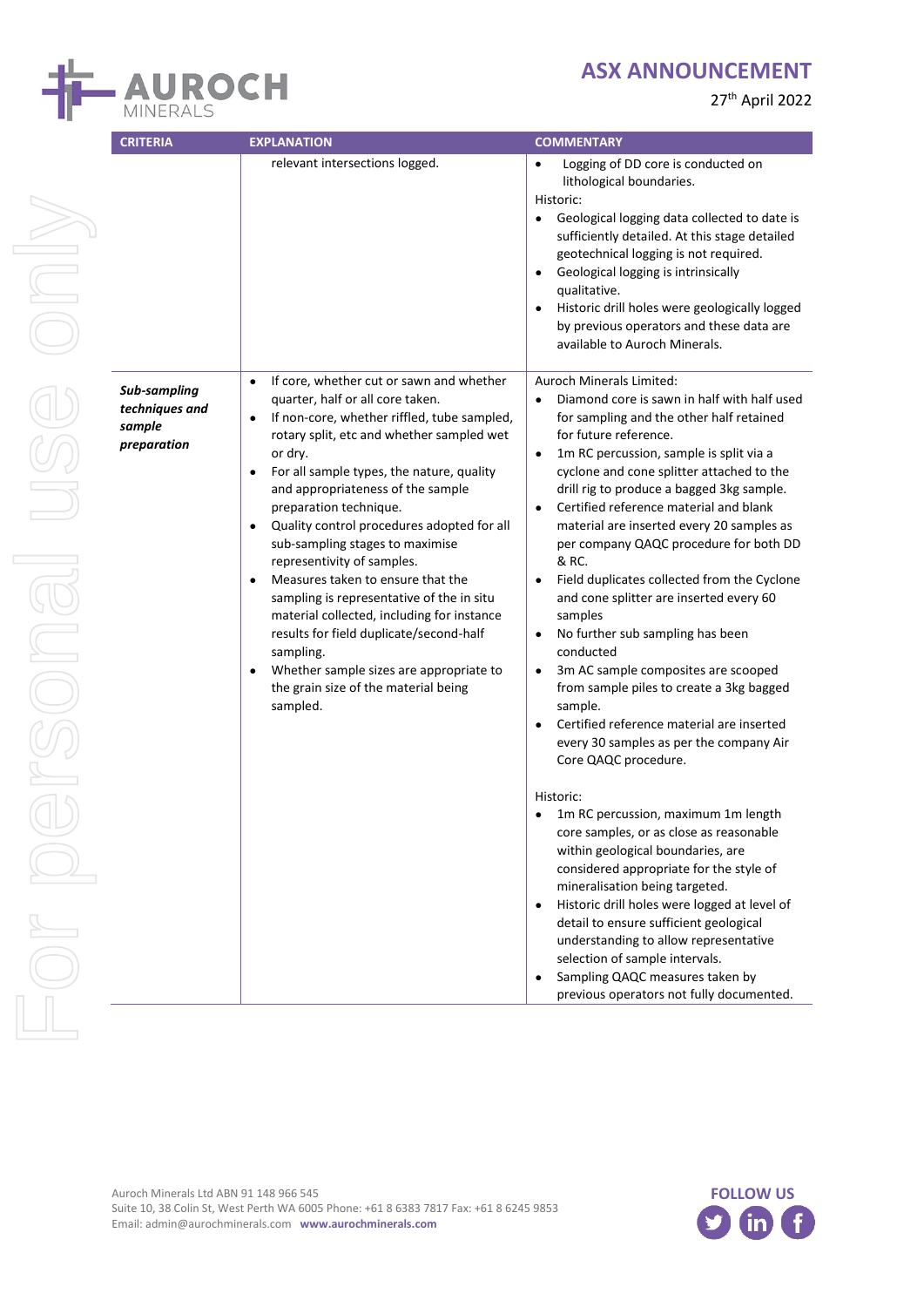

|  |  | 27th April 2022 |
|--|--|-----------------|
|--|--|-----------------|

| <b>CRITERIA</b>                                         | <b>EXPLANATION</b>                                                                                                                                                                                                                                                                                                                                                                                                                                                                                                                                                                                                                                                                | <b>COMMENTARY</b>                                                                                                                                                                                                                                                                                                                                                                                                                                                                                                                                                                                                                                                                                                                                                                                                                                                                                            |
|---------------------------------------------------------|-----------------------------------------------------------------------------------------------------------------------------------------------------------------------------------------------------------------------------------------------------------------------------------------------------------------------------------------------------------------------------------------------------------------------------------------------------------------------------------------------------------------------------------------------------------------------------------------------------------------------------------------------------------------------------------|--------------------------------------------------------------------------------------------------------------------------------------------------------------------------------------------------------------------------------------------------------------------------------------------------------------------------------------------------------------------------------------------------------------------------------------------------------------------------------------------------------------------------------------------------------------------------------------------------------------------------------------------------------------------------------------------------------------------------------------------------------------------------------------------------------------------------------------------------------------------------------------------------------------|
| <b>Quality of assay</b><br>data and<br>laboratory tests | The nature, quality and appropriateness of<br>$\bullet$<br>the assaying and laboratory procedures<br>used and whether the technique is<br>considered partial or total.<br>For geophysical tools, spectrometers,<br>$\bullet$<br>handheld XRF instruments, etc, the<br>parameters used in determining the<br>analysis including instrument make and<br>model, reading times, calibrations factors<br>applied and their derivation, etc.<br>Nature of quality control procedures<br>$\bullet$<br>adopted (eg standards, blanks, duplicates,<br>external laboratory checks) and whether<br>acceptable levels of accuracy (i.e. lack of<br>bias) and precision have been established. | <b>Auroch Minerals Limited:</b><br>ALS Minerals, multi element analysis method<br>$\bullet$<br>ME-ICP61 utilised for all samples, consisting<br>of multi acid digestion with HF and ICP-AES<br>analysis. Over limit method Ni-OG62H for<br>ore grade Ni consisting of four acid digestion<br>with ICP-AES analysis. PGM-ICP23 fire assay<br>ICP-AES finish method used selectively for<br>samples considered to contain Pt, Pd & Au.<br>All methods are considered suitable for the<br>style of mineralisation targeted.<br>Certified Reference Material (CRM's)and<br>$\bullet$<br>quartz blank (Blanks) samples are inserted<br>1:20 for DD & RC and 1:30 for AC as part of<br>Auroch's QAQC procedure. Accuracy and<br>performance of CRM's and Blanks are<br>considered after results are received.<br>Field duplicates collected from the Cyclone<br>and cone splitter are inserted every 60<br>samples |
|                                                         |                                                                                                                                                                                                                                                                                                                                                                                                                                                                                                                                                                                                                                                                                   | Historic:<br>Focus Minerals at Nepean - utilised a AD02<br>ICP (4 Acid Digest) Ni, Cu & Co analysis<br>performed by ALS.<br>It is assumed that industry standard<br>$\bullet$<br>commercial laboratory instruments were<br>used by ALS to analyse historical drill<br>samples from the Nepean prospect.<br>It is assumed that industry best practice<br>$\bullet$<br>was used by previous operators to ensure<br>acceptable assay data accuracy and<br>precision. Historical QAQC procedures are<br>not recorded in available documents.                                                                                                                                                                                                                                                                                                                                                                     |

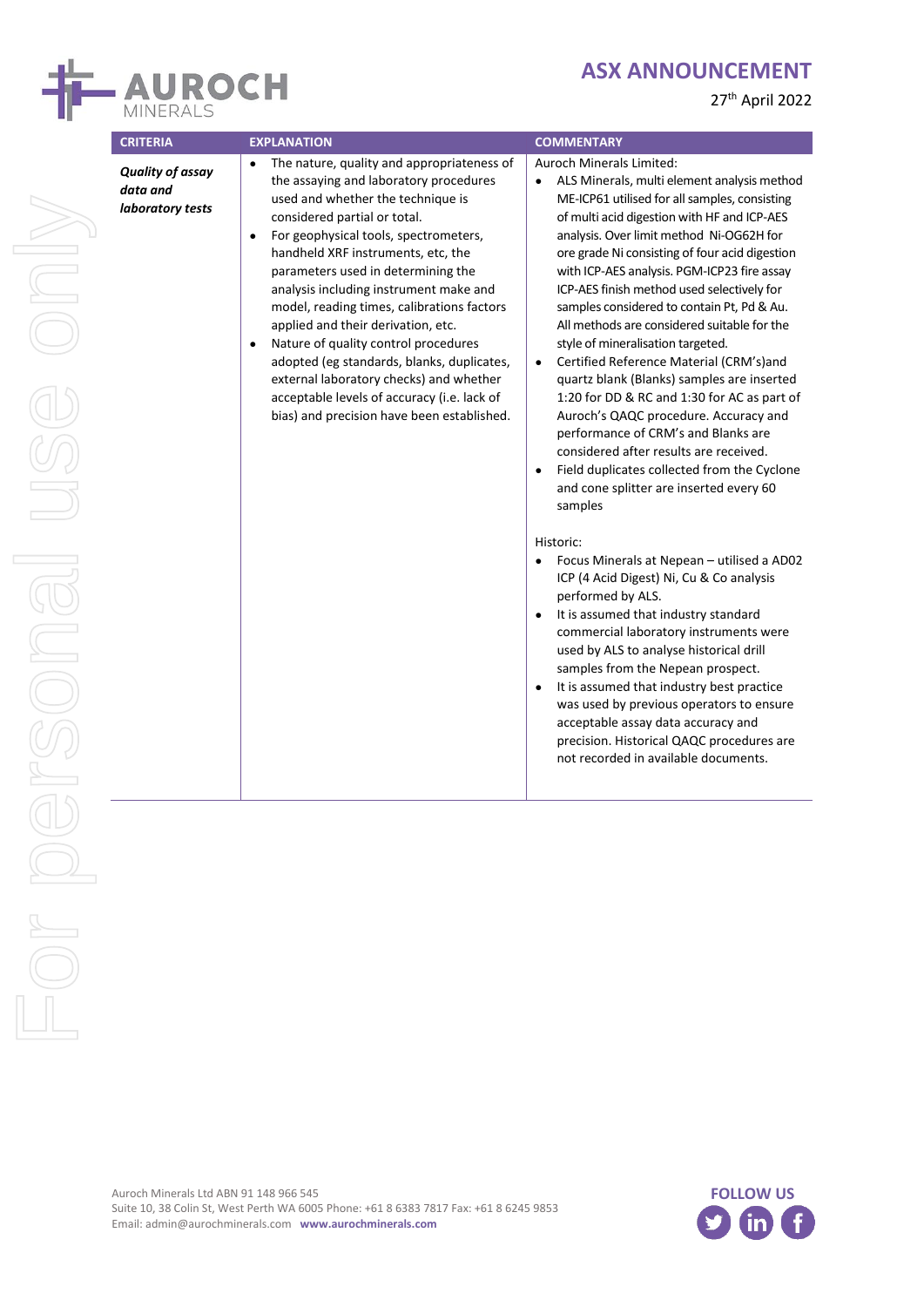

27th April 2022

| <b>CRITERIA</b>                                    | <b>EXPLANATION</b>                                                                                                                                                                                                                                                                                                                                                        | <b>COMMENTARY</b>                                                                                                                                                                                                                                                                                                                                                                                                                                                                                                                                                                                                                                                                                                                                                                                                                                                                                                                                                     |  |  |
|----------------------------------------------------|---------------------------------------------------------------------------------------------------------------------------------------------------------------------------------------------------------------------------------------------------------------------------------------------------------------------------------------------------------------------------|-----------------------------------------------------------------------------------------------------------------------------------------------------------------------------------------------------------------------------------------------------------------------------------------------------------------------------------------------------------------------------------------------------------------------------------------------------------------------------------------------------------------------------------------------------------------------------------------------------------------------------------------------------------------------------------------------------------------------------------------------------------------------------------------------------------------------------------------------------------------------------------------------------------------------------------------------------------------------|--|--|
| <b>Verification of</b><br>sampling and<br>assaying | The verification of significant intersections<br>by either independent or alternative<br>company personnel.<br>The use of twinned holes.<br>$\bullet$<br>Documentation of primary data, data entry<br>$\bullet$<br>procedures, data verification, data storage<br>(physical and electronic) protocols.<br>Discuss any adjustment to assay data.<br>٠                      | Auroch Minerals Limited:<br>No third party verification has been<br>$\bullet$<br>completed to date<br>Drill holes have not been twinned<br>$\bullet$<br>All primary paper data is held on site,<br>$\bullet$<br>digitised data is held in a managed<br>database off site.<br>No adjustments to assays have occurred.<br>$\bullet$<br>Historic:<br>All historic drilling data including collar<br>$\bullet$<br>coordinates, hole orientation surveys, total<br>depth, sampling intervals and lithological<br>logging were collated from statutory<br>annual reports and historic digital data files<br>and verified by Auroch's Geologists.<br>No indication of drill holes being twinned<br>$\bullet$<br>by previous workers has been observed or<br>documented.<br>It is assumed that industry best practice<br>$\bullet$<br>was used for collection, verification and<br>storage of historic data.<br>No adjustments to assay data were<br>$\bullet$<br>undertaken. |  |  |
| <b>Location of data</b><br>points                  | Accuracy and quality of surveys used to<br>$\bullet$<br>locate drill holes (collar and down-hole<br>surveys), trenches, mine workings and<br>other locations used in Mineral Resource<br>estimation.<br>Specification of the grid system used.<br>$\bullet$<br>Quality and adequacy of topographic<br>$\bullet$<br>control.                                               | Auroch Minerals Limited:<br>Drill collars were surveyed in GDA94/MGA<br>$\bullet$<br>Zone 51 datum for Nepean, by handheld<br>GPS +-5m accuracy<br>At completion of programme drill collars will<br>$\bullet$<br>be surveyed using a Differential GPS +- 0.1m<br>accuracy.<br>Historic:<br>Drill collars were surveyed in GDA94/MGA<br>$\bullet$<br>Zone 51 datum for Nepean<br>At Nepean hole series NP07 & NP08 have<br>$\bullet$<br>been resurveyed in the field by Auroch<br>Minerals utilising Differential GPS with<br>accuracy ±0.1m<br>Air Magnetic Survey:<br>Differential GPS was used during flight<br>$\bullet$<br>survey                                                                                                                                                                                                                                                                                                                                 |  |  |
| Data spacing and<br>distribution                   | Data spacing for reporting of Exploration<br>$\bullet$<br>Results.<br>Whether the data spacing and distribution<br>٠<br>is sufficient to establish the degree of<br>geological and grade continuity<br>appropriate for the Mineral Resource and<br>Ore Reserve estimation procedure(s) and<br>classifications applied.<br>Whether sample compositing has been<br>applied. | <b>Auroch Minerals Limited:</b><br>Drill data spacing of historic drill data is<br>$\bullet$<br>sufficient to establish the degree of<br>geological and grade continuity<br>appropriate for this stage of exploration<br>and understanding of mineralisation<br>Historic:<br>Typically sampled in 1-4 metre intervals,<br>$\bullet$<br>skipping intervals of no interest and<br>increasing the frequency of sampling<br>depending on the geology observed in<br>diamond drill core.<br>Drill data spacing of historic drill data is<br>sufficient to establish the degree of                                                                                                                                                                                                                                                                                                                                                                                          |  |  |

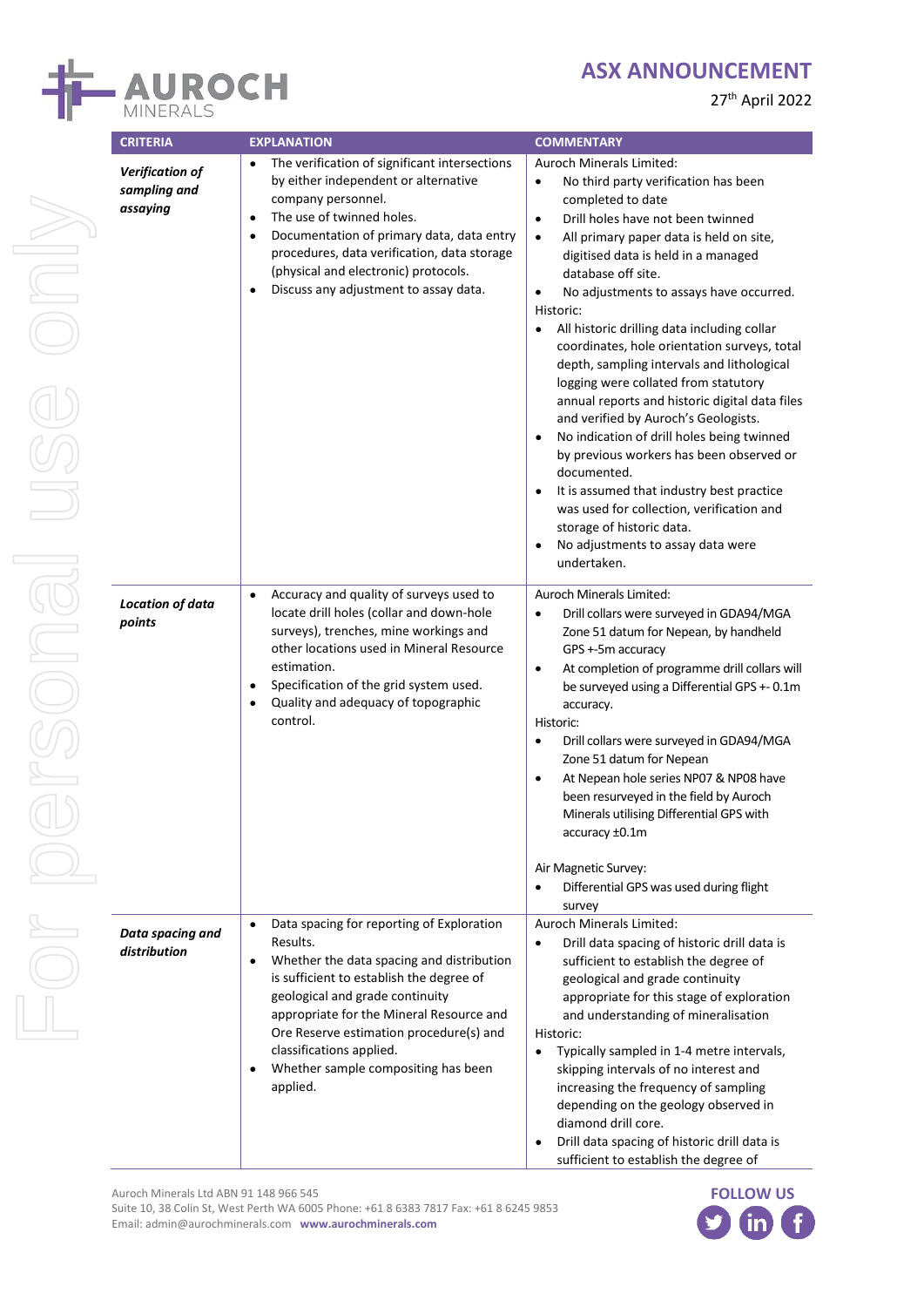

27th April 2022

| <b>CRITERIA</b>                                                         | <b>EXPLANATION</b>                                                                                                                                                                                                                                                                                                                                                                                                         | <b>COMMENTARY</b>                                                                                                                                                                                                                                                                                                                                                                                                                                                                                                                                                                                                                                                                                                            |
|-------------------------------------------------------------------------|----------------------------------------------------------------------------------------------------------------------------------------------------------------------------------------------------------------------------------------------------------------------------------------------------------------------------------------------------------------------------------------------------------------------------|------------------------------------------------------------------------------------------------------------------------------------------------------------------------------------------------------------------------------------------------------------------------------------------------------------------------------------------------------------------------------------------------------------------------------------------------------------------------------------------------------------------------------------------------------------------------------------------------------------------------------------------------------------------------------------------------------------------------------|
|                                                                         |                                                                                                                                                                                                                                                                                                                                                                                                                            | geological and grade continuity<br>appropriate for estimating an Inferred Ni<br>Resource.<br>Air Magnetic Survey:<br>Flight-line spacing 50-100m                                                                                                                                                                                                                                                                                                                                                                                                                                                                                                                                                                             |
| <b>Orientation of data</b><br>in relation to<br>geological<br>structure | Whether the orientation of sampling<br>$\bullet$<br>achieves unbiased sampling of possible<br>structures and the extent to which this is<br>known, considering the deposit type.<br>If the relationship between the drilling<br>$\bullet$<br>orientation and the orientation of key<br>mineralised structures is considered to<br>have introduced a sampling bias, this<br>should be assessed and reported if<br>material. | Auroch Minerals Limited:<br>Drill holes azimuth is nominally planned<br>$\bullet$<br>perpendicular to stratigraphic strike<br>Drill hole dip is regarded suitable for<br>$\bullet$<br>subvertical stratigraphy and provides a<br>near true width intersection to minimise<br>orientation bias.<br>Historic:<br>Historical drill holes were oriented, as far<br>as reasonably practical, to intersect the<br>centre of the targeted mineralised zone<br>perpendicular to the interpreted strike<br>orientation of the mineralised zone.<br>The geometry of drill holes relative to the<br>mineralised zones achieves unbiased<br>sampling of this deposit type.<br>No orientation-based sampling bias has<br>been identified. |
| Sample security                                                         | The measures taken to ensure sample<br>$\bullet$<br>security.                                                                                                                                                                                                                                                                                                                                                              | <b>Auroch Minerals Limited:</b><br>Drill samples are collected in labelled<br>$\bullet$<br>polyweave bags and closed with tight zip<br>ties.<br>Samples are transported within 1-2 days<br>of hole completion by field staff directly<br>to ALS laboratories.<br>Diamond core samples are dispatched<br>$\bullet$<br>once all cutting and sampling of drill core<br>is complete. Drill core is maintained in a<br>secure core yard or onsite facility.<br>Historic:<br>It is assumed that due care was taken<br>historically with security of samples during<br>field collection, transport and laboratory<br>analysis.                                                                                                      |
| Audits or reviews                                                       | The results of any audits or reviews of<br>$\bullet$<br>sampling techniques and data.                                                                                                                                                                                                                                                                                                                                      | No independent audit or review has been<br>undertaken.                                                                                                                                                                                                                                                                                                                                                                                                                                                                                                                                                                                                                                                                       |
|                                                                         | Section 2: Reporting of Exploration Results                                                                                                                                                                                                                                                                                                                                                                                |                                                                                                                                                                                                                                                                                                                                                                                                                                                                                                                                                                                                                                                                                                                              |
| <b>CRITERIA</b>                                                         | <b>EXPLANATION</b>                                                                                                                                                                                                                                                                                                                                                                                                         | <b>COMMENTARY</b>                                                                                                                                                                                                                                                                                                                                                                                                                                                                                                                                                                                                                                                                                                            |
| <b>Mineral tenement</b>                                                 | Type, reference name/number, location and<br>ownership including agreements or material                                                                                                                                                                                                                                                                                                                                    | The Nepean Nickel Project consists of two<br>٠<br>Mining Leases and nine prospecting leases:                                                                                                                                                                                                                                                                                                                                                                                                                                                                                                                                                                                                                                 |

# Section 2: Reporting of Exploration Results

| <b>CRITERIA</b>                                      | <b>EXPLANATION</b>                                                                                                                                                                                                                                                                                                                                                                                   | <b>COMMENTARY</b>                                                                                                                                                                                                                                                                                                                                                           |
|------------------------------------------------------|------------------------------------------------------------------------------------------------------------------------------------------------------------------------------------------------------------------------------------------------------------------------------------------------------------------------------------------------------------------------------------------------------|-----------------------------------------------------------------------------------------------------------------------------------------------------------------------------------------------------------------------------------------------------------------------------------------------------------------------------------------------------------------------------|
| <b>Mineral tenement</b><br>and land tenure<br>status | Type, reference name/number, location and<br>٠<br>ownership including agreements or material<br>issues with third parties such as joint<br>ventures, partnerships, overriding royalties,<br>native title interests, historical sites,<br>wilderness or national park and<br>environmental settings.<br>The security of the tenure held at the time of<br>$\bullet$<br>reporting along with any known | The Nepean Nickel Project consists of two<br>$\bullet$<br>Mining Leases and nine prospecting leases:<br>M15/709, M15/1809, P15/5738, P15/5740,<br>P15/5741, P15/5742, P15/5743, P15/5749,<br>P15/5750, P15/5963, P15/5965<br>No known royalties exist on the leases.<br>There are no material issues with regard to<br>access.<br>The tenements are in good standing and no |

Auroch Minerals Ltd ABN 91 148 966 545

Suite 10, 38 Colin St, West Perth WA 6005 Phone: +61 8 6383 7817 Fax: +61 8 6245 9853 Email: admin@aurochminerals.com **www.aurochminerals.com**

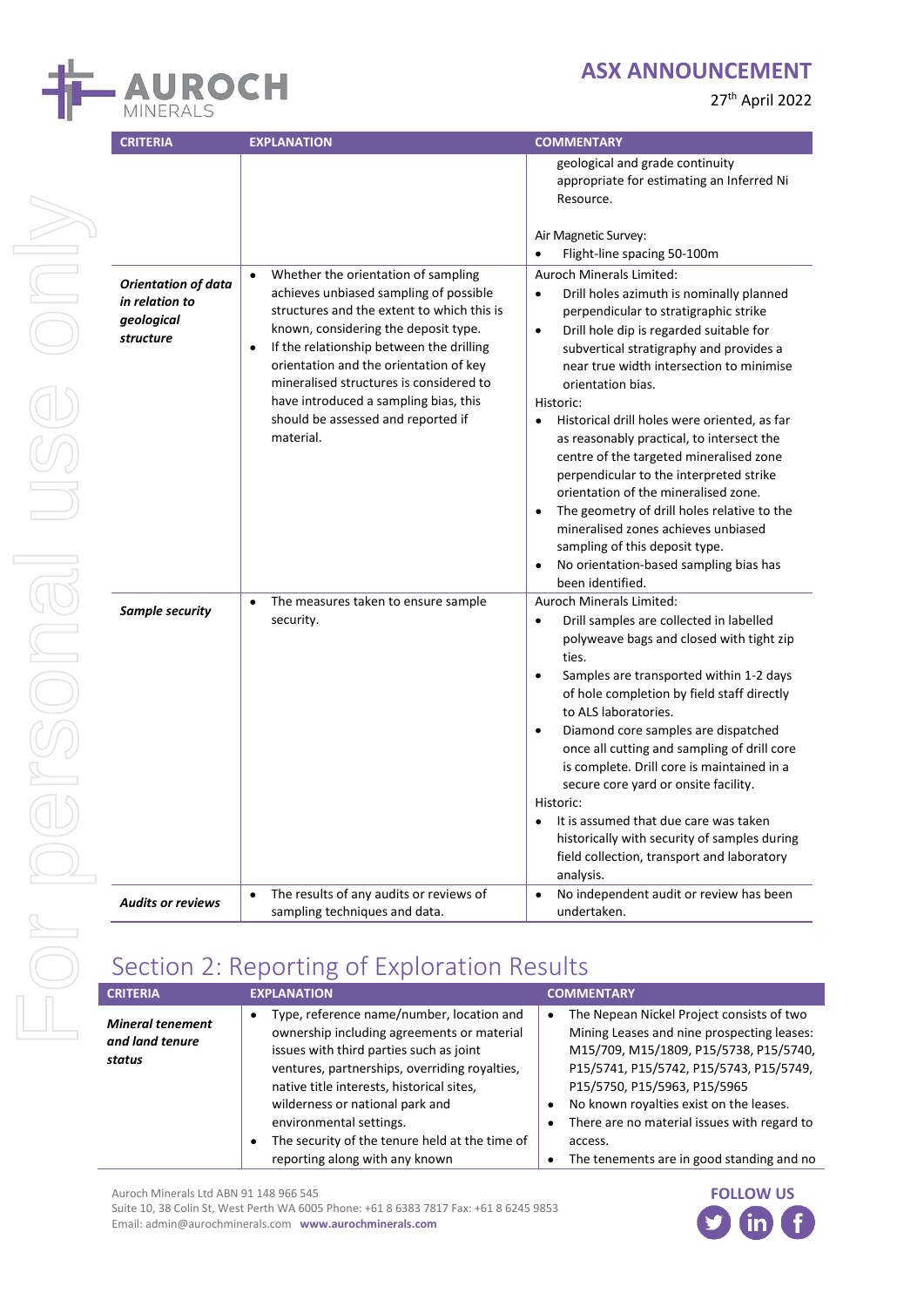

| <b>CRITERIA</b>                                                               | <b>EXPLANATION</b>                                                                                                                                                                                                                                                                                                                                                                                                                                                                                                                                                                                                                                                                                                                              | <b>COMMENTARY</b>                                                                                                                                                                                                                                                                                                                                                                                                                                      |
|-------------------------------------------------------------------------------|-------------------------------------------------------------------------------------------------------------------------------------------------------------------------------------------------------------------------------------------------------------------------------------------------------------------------------------------------------------------------------------------------------------------------------------------------------------------------------------------------------------------------------------------------------------------------------------------------------------------------------------------------------------------------------------------------------------------------------------------------|--------------------------------------------------------------------------------------------------------------------------------------------------------------------------------------------------------------------------------------------------------------------------------------------------------------------------------------------------------------------------------------------------------------------------------------------------------|
|                                                                               | impediments to obtaining a licence to                                                                                                                                                                                                                                                                                                                                                                                                                                                                                                                                                                                                                                                                                                           | known impediments exist.                                                                                                                                                                                                                                                                                                                                                                                                                               |
|                                                                               | operate in the area.                                                                                                                                                                                                                                                                                                                                                                                                                                                                                                                                                                                                                                                                                                                            |                                                                                                                                                                                                                                                                                                                                                                                                                                                        |
| <b>Exploration done by</b><br>other parties                                   | Acknowledgment and appraisal of<br>$\bullet$<br>exploration by other parties.                                                                                                                                                                                                                                                                                                                                                                                                                                                                                                                                                                                                                                                                   | Exploration drilling at Nepean has been<br>conducted by the previous lease holders<br>including Metals Exploration NL,<br>Endeavour, St Francis Mining, Anaconda,<br>Spinifex Nickel, Ausminex NL -<br>Consolidated Nickel Pty Ltd. Focus Minerals<br>owned the project between 2007-2020.<br>Data collected by these entities has been<br>reviewed in detail by Auroch.                                                                               |
| Geology                                                                       | Deposit type, geological setting and style of<br>$\bullet$<br>mineralisation.                                                                                                                                                                                                                                                                                                                                                                                                                                                                                                                                                                                                                                                                   | The Nepean Projects hosts Archaean<br>$\bullet$<br>komatiite-hosted nickel sulphide deposits<br>and orogenic gold mineralisation                                                                                                                                                                                                                                                                                                                       |
| <b>Drill hole Information</b>                                                 | A summary of all information material to the<br>$\bullet$<br>understanding of the exploration results<br>including a tabulation of the following<br>information for all Material drill holes:<br>easting and northing of the drill hole<br>collar<br>elevation or RL (Reduced Level -<br>elevation above sea level in metres) of<br>the drill hole collar<br>dip and azimuth of the hole<br>down hole length and interception depth<br>hole length.<br>$\bullet$<br>If the exclusion of this information is justified<br>$\bullet$<br>on the basis that the information is not<br>Material and this exclusion does not detract<br>from the understanding of the report, the<br>Competent Person should clearly explain<br>why this is the case. | Relevant drill-hole information is included<br>in this announcement.                                                                                                                                                                                                                                                                                                                                                                                   |
| Data aggregation<br>methods                                                   | In reporting Exploration Results, weighting<br>$\bullet$<br>averaging techniques, maximum and/or<br>minimum grade truncations (e.g. cutting of<br>high grades) and cut-off grades are usually<br>Material and should be stated.<br>Where aggregate intercepts incorporate<br>short lengths of high grade results and longer<br>lengths of low grade results, the procedure<br>used for such aggregation should be stated<br>and some typical examples of such<br>aggregations should be shown in detail.<br>The assumptions used for any reporting of<br>$\bullet$<br>metal equivalent values should be clearly<br>stated.                                                                                                                      | Exploration Results have been reported by<br>$\bullet$<br>using the weighted average of each sample<br>result by its corresponding interval length,<br>as is industry standard practice.<br>Grades > 0.3% Ni are used to identify nickel<br>٠<br>sulphide mineralisation in fresh rock<br>samples.<br>Top-cuts were deemed not applicable<br>$\bullet$<br>considering the style of Ni mineralisation<br>Metal equivalent values have not been<br>used. |
| <b>Relationship between</b><br>mineralisation widths<br>and intercept lengths | These relationships are particularly<br>$\bullet$<br>important in the reporting of Exploration<br>Results.<br>If the geometry of the mineralisation with<br>$\bullet$<br>respect to the drill hole angle is known, its<br>nature should be reported.<br>If it is not known and only the down hole<br>$\bullet$<br>lengths are reported, there should be a clear<br>statement to this effect (e.g. 'down hole                                                                                                                                                                                                                                                                                                                                    | Most drill-holes are orthogonal to the<br>$\bullet$<br>orientation of stratigraphy and<br>mineralisation.                                                                                                                                                                                                                                                                                                                                              |